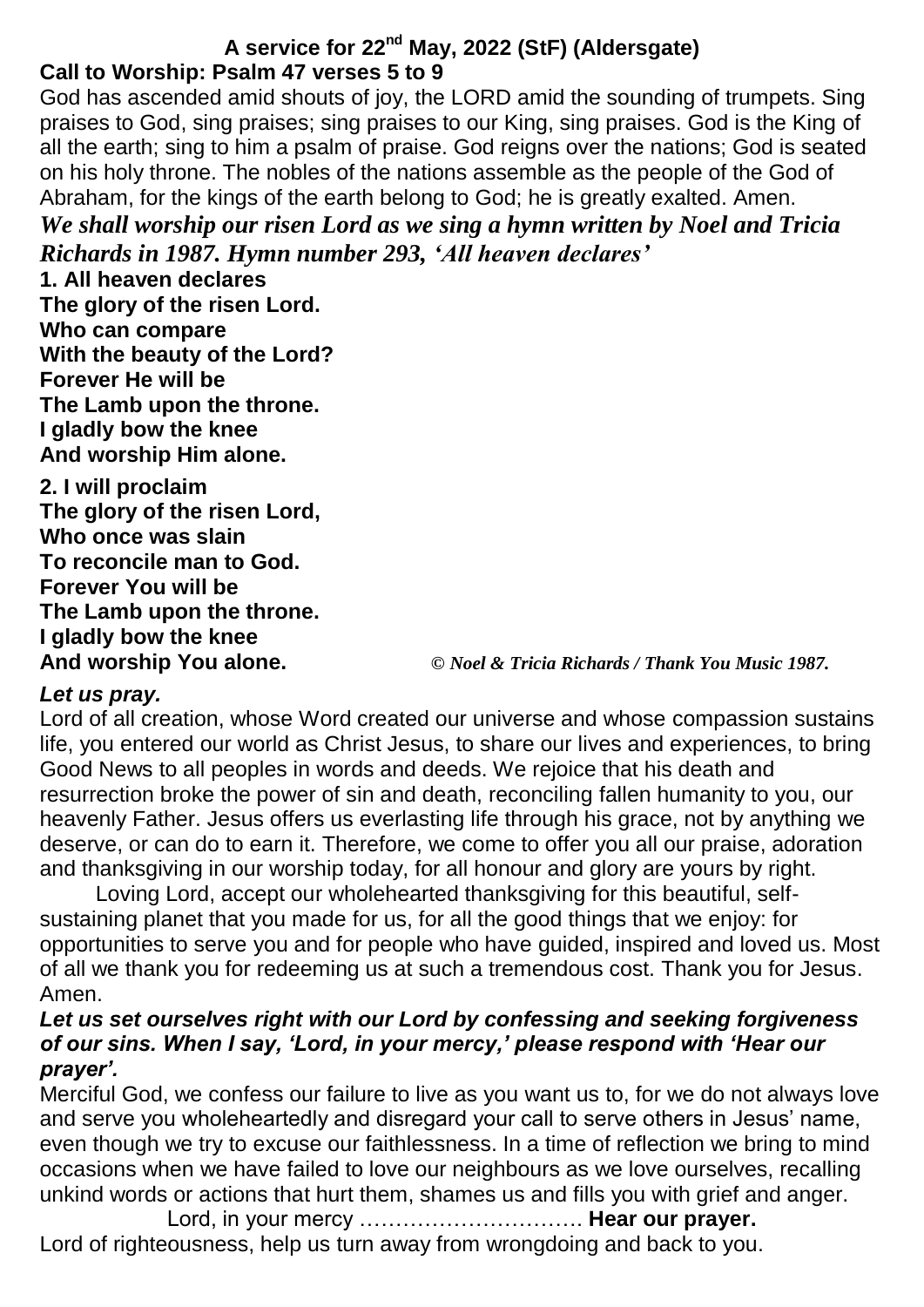Soften our hearts and guide us with your truth. Bring us into the light of your love as we seek your forgiveness for the sins we have committed and the good we have neglected to do.

Lord, in your mercy.………………… **Hear our prayer.**

Gracious heavenly Father, we believe you hear and answer our prayers, and that you have not only pardoned us but call us to follow Christ Jesus as his disciples, freed from the burden of guilt. May the power of the Holy Spirit guide and perfect our service, so our lives may we be a beacon to draw others to know, love and serve our risen Saviour. Amen.

### *We shall say the Lord's Prayer*

**Our Father, who art in heaven, hallowed be thy name; thy kingdom come; thy will be done; on earth as it is in heaven. Give us this day our daily bread. And forgive us our trespasses as we forgive those who trespass against us. And lead us not into temptation, but deliver us from evil. For thine is the kingdom, the power and the glory, for ever and ever. Amen.**

*Although, our next hymn is one of the best known of our Pentecost season hymns, very little is known about the original author, Bianco da Siena. We Bianco da Siena was a member of the Order of Jesuates, lay brothers who followed the order of St. Augustine, not to be confused with Jesuits, who were founded by St. Ignatius of Loyola, sometime later. Bianco wrote an eight verse poem in his native Italian, rather than Latin in which religious verse was expected to be produced. The poem, entitled, 'Descendi Amor Santi', prays for the gifts of the Holy Spirit, light, love, humility and grace, yet it was forgotten for four centuries until discovered in 1851. In 1867, Revd. Richard Frederick Littledale, included his translation of Bianco da Siena's verse, now reduced to four stanzas, in "The People's Hymnal" and it remained largely unnoticed until it was printed in the "English Hymnal" of 1906, set to the lovely melody, "Down Ampney" by Ralph Vaughan Williams. Since then it has featured in most popular hymnals.We shall sing hymn number 372, 'Come down, O Love divine'.*

**1. Come down, O Love divine, Seek thou this soul of mine, And visit it with thine own ardour glowing; O Comforter, draw near, Within my heart appear, / And kindle it, thy holy flame bestowing. 2. O let it freely burn, Till earthly passions turn To dust and ashes, in its heat consuming; And let thy glorious light Shine ever on my sight, And clothe me round, the while my path illuming. 3. Let holy charity Mine outward vesture be, And lowliness become mine inner clothing; True lowliness of heart, Which takes the humbler part, And o'er its own shortcomings weeps with loathing.**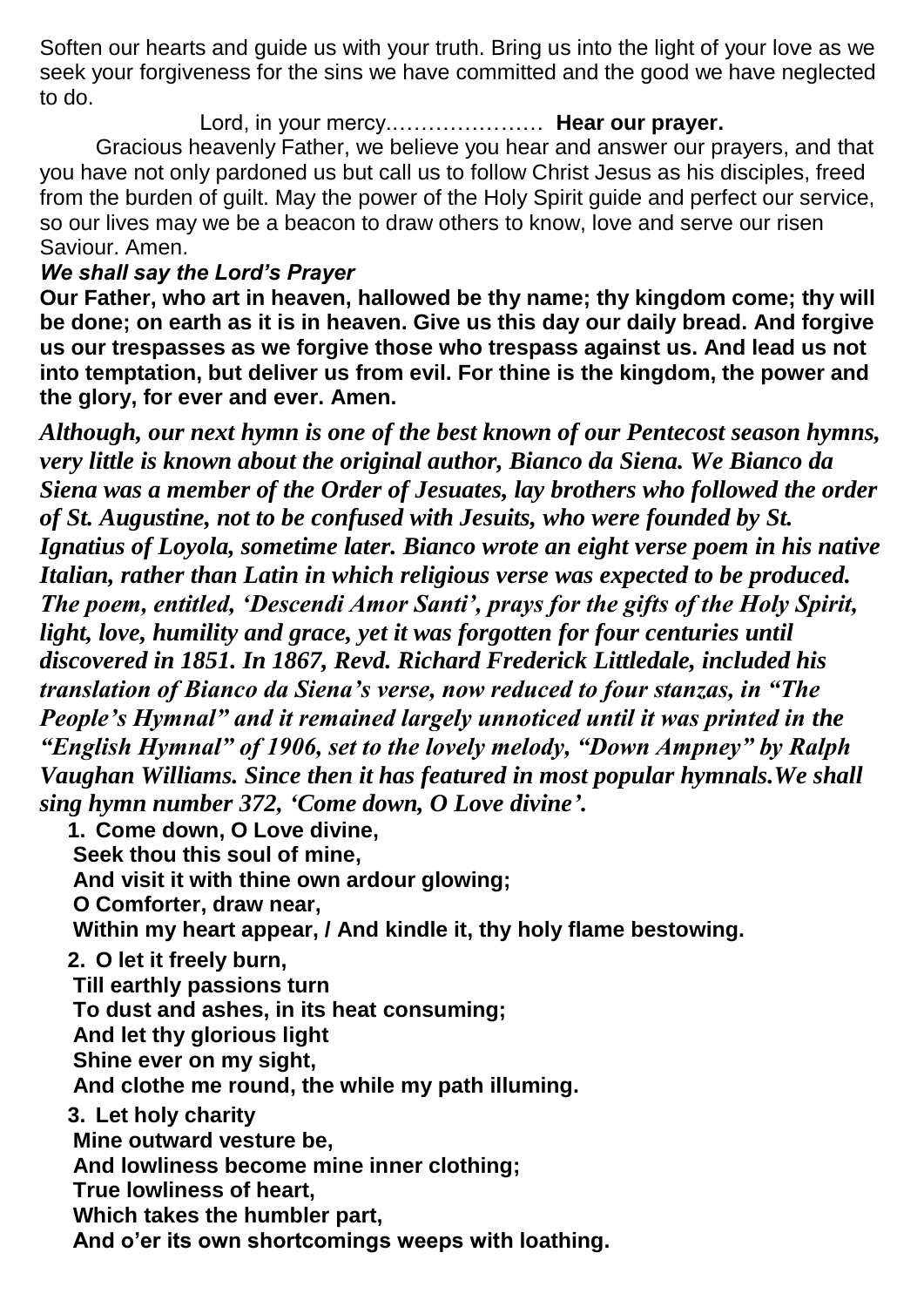### **4. And so the yearning strong, With which the soul will long, Shall far outpass the power of human telling; For none can guess its grace, Till he become the place Wherein the Holy Spirit makes his dwelling.**

*© Bianco de Sienna (d. 1434) / R. F. Littledale (1833 – 1890)*

#### *We come now to our prayers of intercession. Let us pray.*

Loving God, Jesus' passion, death and resurrection remind us that you care for us with boundless, unconditional, redemptive love. Therefore, grant us faith, wisdom, compassion and steadfastness to serve you as you desire. Do not let us not close our eyes and hearts to injustice, prejudice or neglect, but instead bid us strive courageously for the wellbeing of everyone. Teach us to share your love with our neighbours, both nearby and far away.

Almighty God, our Saviour has commanded us to love one another as we love ourselves, yet our failure to live in peace is heart-breaking, especially as we witness the suffering of Ukraine as the country faces intensive attacks by Russia. Lord, we pray for an end to the fighting, for a negotiated peace that will endure in which Ukraine will be able to remain a free democracy and in which the Kremlin's plans are frustrated.

In your mercy Lord, reach out to the Ukrainian people, from President Zelenskyy and his advisors, the armed forces and militia, the civilians, mainly women, children, the elderly and disabled, who are trapped in cities that are being bombarded by Russian forces. May they remain courageous and undaunted, so they will be able to resist Russia's might. We pray that friendly countries will provide support not only during the war, but for the time it takes to rebuild Ukraine from the ashes of destruction. Remember, too, Ukrainian refugees, who are fleeing to friendly countries. Bless those who offer shelter and support for as long as it is needed and may their compassion ease the trauma of the refugees.

God of truth and righteousness, Guide the rulers of all nations in the ways of mercy and justice, so we may live in lasting peace. We pray for victims of warfare, terrorism, persecution and prejudice. May they receive the help, resources and encouragement they need to be healed in body, mind and spirit, so they can face the future with grounded hope.

We pray for organizations like All We Can and Christian Aid that are working to provide desperately-needed aid to Afghanistan, Ethiopia, Sudan and Yemen, where millions are facing starvation, because of famine. May governments also reach out to offer support, even if they disapprove of the regimes in those stricken lands.

We pray, too, for people in this country who are struggling to live as the cost of energy, fuel and food increases to record levels. We thank you for those who supply and run food banks and for organisations like the Salvation Army which help the poor. Speak to the hearts of the Government, business leaders and local councils so they may find ways of helping the poor and offer hope in place of bleak despair.

Lord of healing, we pray for who are sick, infirm, troubled or lonely, in particular everybody whose conditions have deteriorated during the past two years because of the restricted treatments during the pandemic. May they begin to receive the help and support they need to be returned to health and strength. Reach out to them in mercy, offering them comfort, hope and peace in their time of need.

We remember, too, all who have lost loved-ones during the past two years, particularly all who have been unable either to mark their passing or to mourn because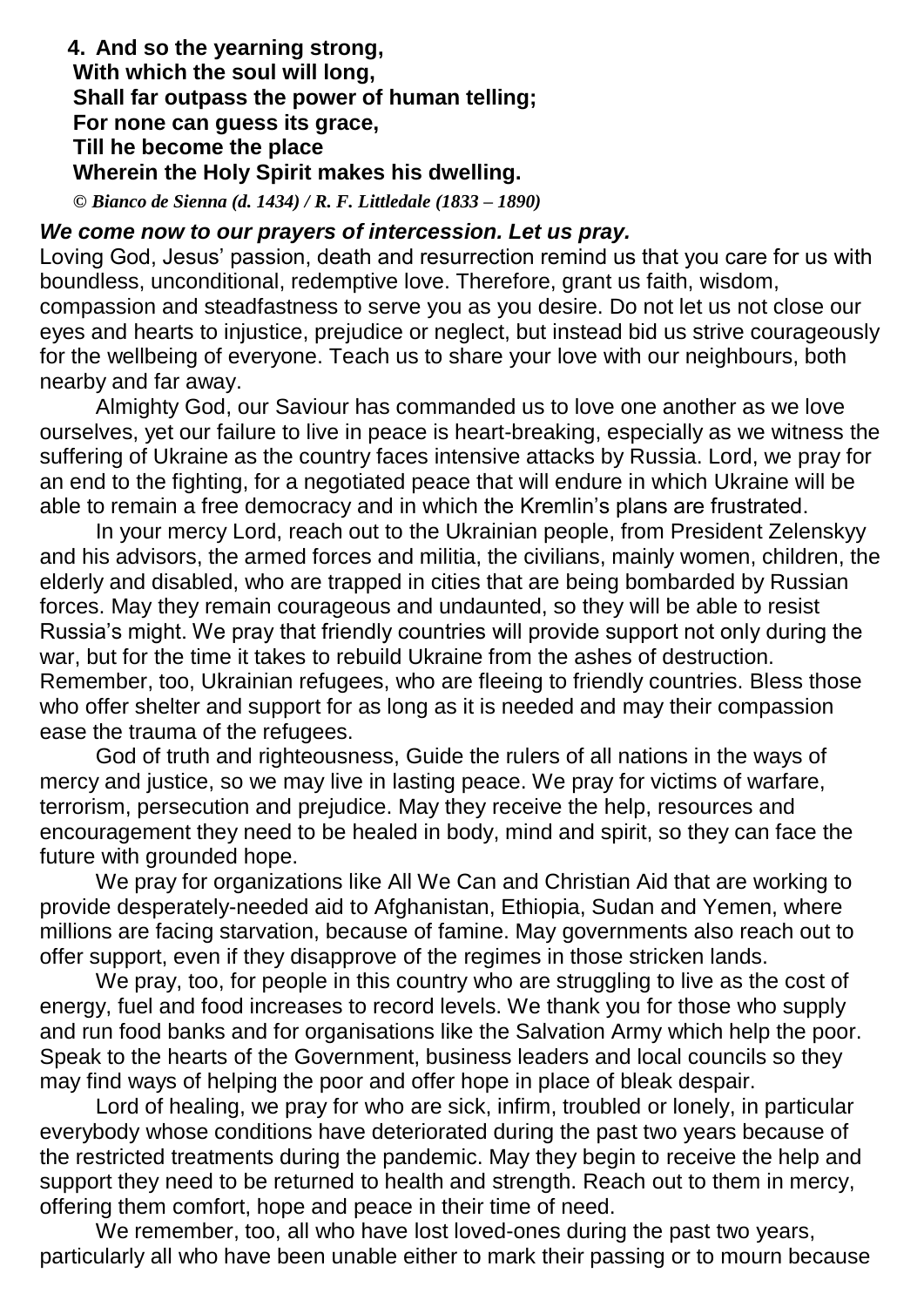of restrictions at funerals and gatherings. We pray for you to reach out to neighbours who are suffering from the physical, social, psychological and economic effects of the pandemic, not least of all, for children whose education and general wellbeing have been seriously harmed during the past two years, many of whom are beginning important examinations. In a time of silence, we bring to mind people around us who are in special need of your care and, as we name them before you, we are confident you will know their needs and will reach out to them in loving-kindness: …………… Lord, help us to offer them practical support and friendship as well as our sympathy, but we ask you to embrace everybody for whom we pray with the warmth of your love, from which flows healing, courage, comfort and lasting peace.

Holy God, we pray for our church and other churches in our district and, indeed for the World Church. Unite us in spirit, love and truth as we emerge from the dark shadow of coronavirus. Help us learn new, effective ways of meeting the needs of our communities, ways that demonstrate the goodness and grace of Jesus, our risen Lord.

Abba, Father God, may the news that neither sin nor death has the final word inspire us in our discipleship. Keep our hearts warm and teach us to share the abundance of love with which you bless us, so our lives glorify your name through Jesus Christ, our Lord. Amen.

### **The Epistle is Romans chapter 5 verses 1 to 11**

Therefore, since we have been justified through faith, we have peace with God through our Lord Jesus Christ, through whom we have gained access by faith into this grace in which we now stand. And we rejoice in the hope of the glory of God. Not only so, but we also rejoice in our sufferings, because we know that suffering produces perseverance; perseverance, character; and character, hope. And hope does not disappoint us, because God has poured out his love into our hearts by the Holy Spirit, whom he has given us.

You see, at just the right time, when we were still powerless, Christ died for the ungodly. Very rarely will anyone die for a righteous man, though for a good man someone might possibly dare to die. But God demonstrates his own love for us in this: While we were still sinners, Christ died for us.

Since we have now been justified by his blood, how much more shall we be saved from God's wrath through him! For if, when we were God's enemies, we were reconciled to him through the death of his Son, how much more, having been reconciled, shall we be saved through his life! Not only is this so, but we also rejoice in God through our Lord Jesus Christ, through whom we have now received reconciliation. Amen.

## *Our next hymn is Charles Wesley's 'Give me the faith which can remove' which is number 661.*

**1. Give me the faith which can remove And sink the mountain to a plain; Give me the child-like praying love, Which longs to build thy house again; Thy love, let it my heart o'erpower, And all my simple soul devour. 2. I would the precious time redeem, And longer live for this alone; To spend, and to be spent, for them Who have not yet my Saviour known;**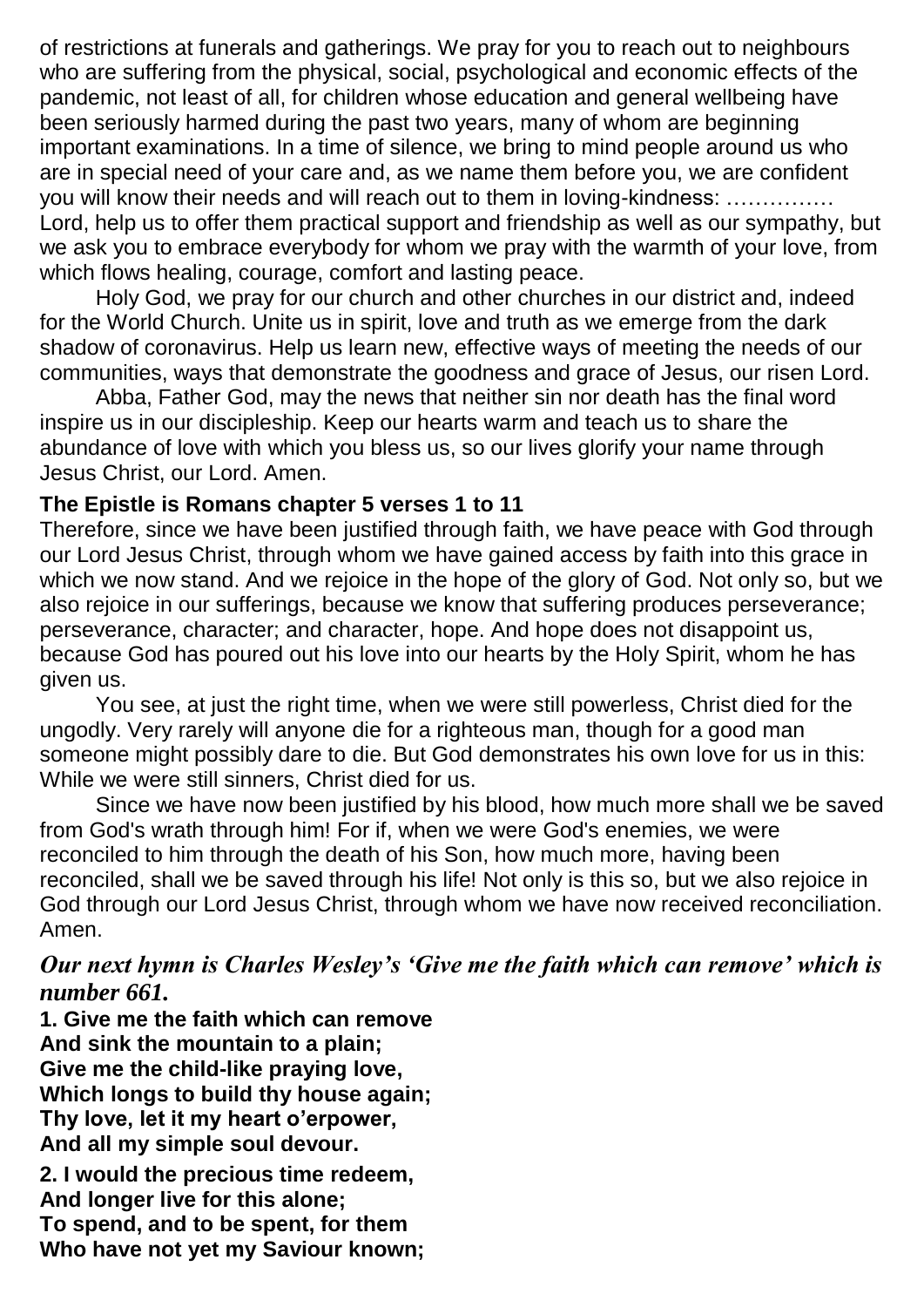**Fully on these my mission prove, And only breathe, to breathe thy love. 3. My talents, gifts, and graces, Lord, Into thy blessed hands receive; And let me live to preach thy word, And let me to thy glory live; My every sacred moment spend In publishing the sinners' friend. 4. Enlarge, inflame, and fill my heart With boundless charity divine; So shall I all my strength exert, And love them with a zeal like thine;**

**And lead them to thy open side, The sheep for whom their Shepherd died.** *© Charles Wesley {1707 – 1788}*

**Address:** *'Therefore, since we have been justified through faith, we have peace with God through our Lord Jesus Christ' Rom 5:1* Our reading from Paul's letter to the Church in Rome reveals the power of the Spirit who reminds us of the grace and peace we receive through our faith in Christ Jesus. Because of his death and resurrection, we are put into a state of righteousness with the Father, not the prickly self-righteousness of some Pharisees, but of being God's earthly children because of his redemptive love. I still grieve when somebody tells me he or she isn't worthy to come to church! All of us are sinners; all stand in need of God's grace; if we turn to the Lord, that grace is assured, however far we have fallen from what God wants us to be. Just as John Pounds had a notice over the entrance to his ragged school, **'Little vagabonds preferred'**, I wish that every church would have a sign on its doors, **'Sinners preferred'!** I wonder how many churchgoers would refuse to enter because they don't think themselves sinners!

On 24<sup>th</sup> May, 1738 a small, young man with shoulder-length hair sat alone at a house in Temple Bar, London, in total despair, because he doubted if he was even a Christian, although he had been an Anglican priest for thirteen years. That man, John Benjamin Wesley, was born into a God-fearing family: he and his younger brother, Charles, were good sons; they were honours students at Oxford University; they gave generously to charity – so much so that the young priest grew his hair long so that he could save the cost of buying a wig and £4 per annum, to give to the poor, instead; they regularly visited the sick and ministered at Newgate Prison, even comforting the condemned as they were on the scaffold. Despite these virtues, John Wesley declared that he **'was no better than the vilest offender in the kingdom'**, because of a great burden of unworthiness he carried.

Part of the reason for his sense of unworthiness was, in 1735, shortly after their father's death, the Wesleys had sailed for Georgia, America with high hopes to be great evangelists. However, their ministries were marked by a series of scandals and tactless enthusiasm that culminated with John summoning his flock to church by beating a drum loudly, early on the Sabbath. He grew so unpopular that someone fired a gun at him. The bullet missed its target, but the Governor told the brothers to return forthwith to England.

They reached home in February, 1738 with a profound sense of failure. Clearly, their efforts to gain salvation by works had not succeeded! On the evening of 24<sup>th</sup> May, three days after his younger brother, Charles, had declared himself saved, which probably added to John's misery, John Wesley went to a Moravian service @ Aldersgate Street, London, where in his own words**:**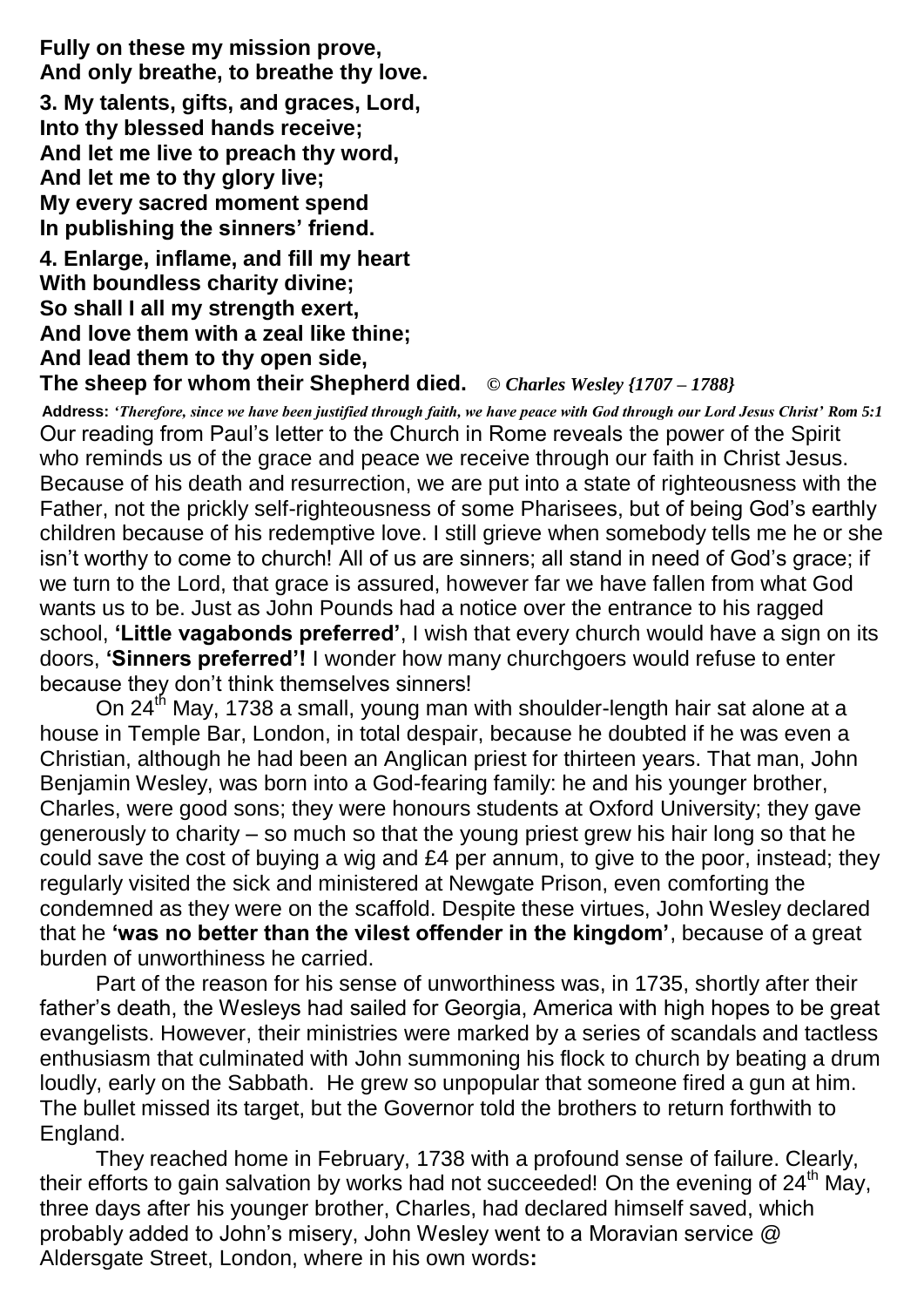**"In the evening, I went very unwillingly to a society in Aldersgate Street, where one was reading Luther's preface to the** *Epistle to the Romans***. About a quarter before nine, while he was describing the change which God works in the heart through faith in Christ, I felt my heart strangely warmed. I felt I did trust in Christ, Christ alone for salvation; and an assurance was given me that He had taken away my sins,** *even mine***, and saved** *me* **from the law of sin and death.'**

The strange warming of his heart was the Holy Spirit taking charge. He brought about a remarkable transformation – the Wesleys felt freed from a sense of obligation to earn redemption for their sins and realised that forgiveness of sins and failure were God's free gift. That knowledge left them free to serve God's call as a loving response to his graciousness and led to one of the greatest spiritual and social revolutions in British history. Realising that Jesus wanted them to minister to the outcasts and marginalized of society in the early Industrial Revolution, the Wesleys and their followers brought Good News to parts of our industrial towns and villages that the established church daren't even enter! Methodism was as much a social movement as a worship movement, but it made a deep impression on British society as well as much further afield.

As Twenty-first Century disciples, the Lord challenges us to pick up the mantle passed from St. Peter to John Wesley: we are called to serve all-comers, not just fellow-Christians, just as Jesus reached out to Gentiles, outcasts and even Samaritans. No one is outside the scope of God's love – even people we find it hard to like. Whilst I am a committed Methodist – and there are many who say I ought to be committed – I recognise that we don't have all the answers in worship, or service, but having said that, Methodism has a proud tradition of outreach.

There is great value in the Churches Together Movement, where worshippers from different traditions meet to share ideas and serve their communities, but more can be done: imagine sharing resources, or for organisations like Christian Aid, MRDF and Cafod working collaboratively on projects; imagine all church denominations developing the work of MHA, extending care for a rapidly ageing society. Think how much more work could be done for the Lord, if we could only set aside our differences and concentrate upon the Good News Jesus lived and died for. We must let the light of God's love shine through our actions, for only when we live out our faith will others hear and respond to our message of salvation and turn to Christ. Amen.

*Let us conclude our worship as we sing number 345, 'And can it be', one of the great hymns of Charles Wesley, written in 1739. It is believed by some commentators to have been the Wesleys' Conversion hymn, rather than 'Where shall my wondering soul begin' and it was certainly a favourite of John Wesley. It is often referred to as 'The Methodist Anthem', but it has a less reverent nickname in Tipton, where it is called the 'Bicycle Hymn', because of the line, '"my Chains fell off"! Hymn number 345.*

**1. And can it be that I should gain An interest in the Saviour's blood? Died he for me, who caused his pain? For me, who him to death pursued? Amazing love! How can it be That thou, my God, shouldst die for me?**

**2. 'Tis mystery all: the Immortal dies! Who can explore his strange design?**